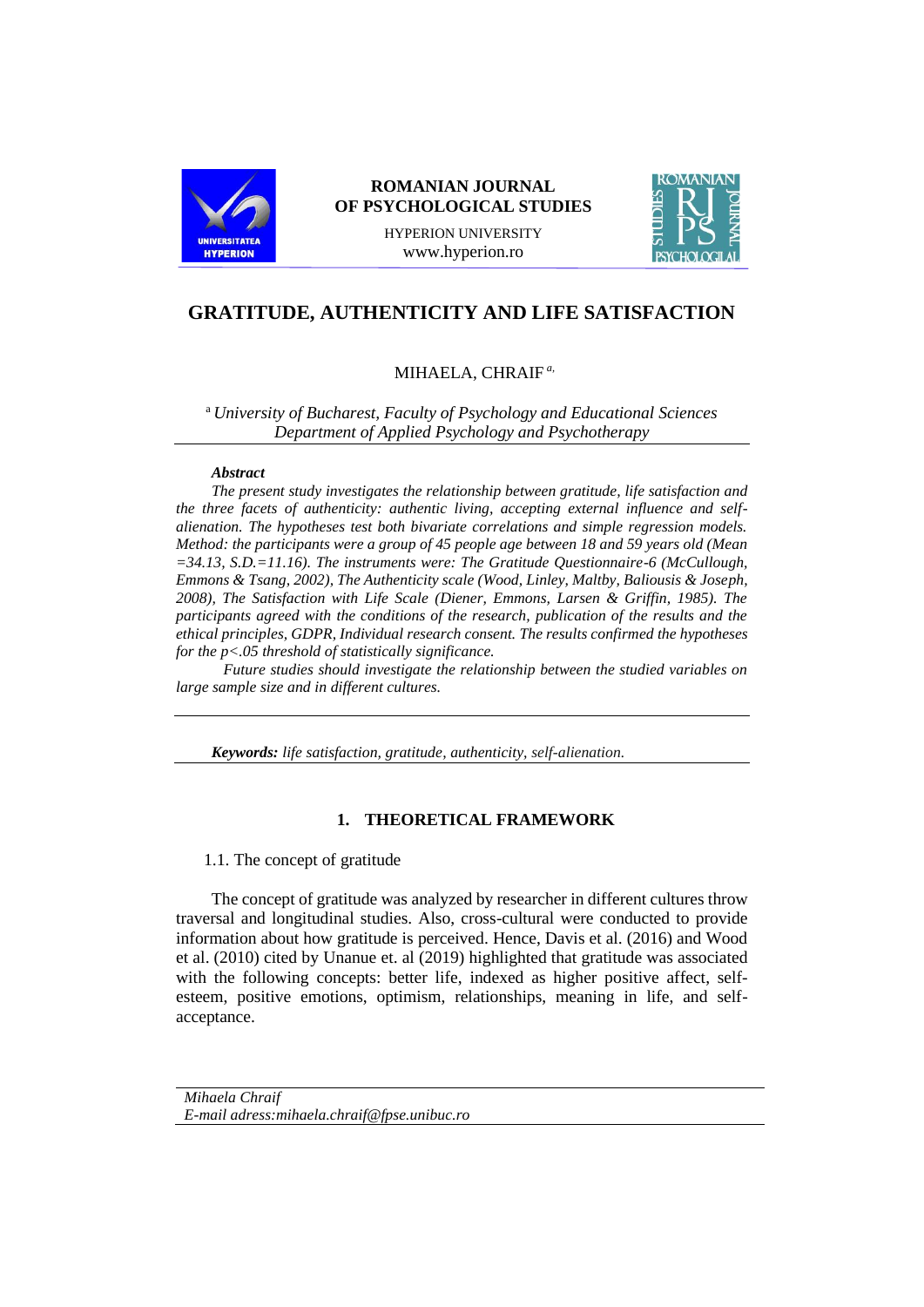Salvador-Ferrer (2017) highlighted that gratitude represents the subjective feeling of life s wonder and appreciation as Emmons & Shelton (2002) evidenced. The same author showed that Rosenberg (1998) evidenced that gratitude is a form of emotional stimuli response as affect experience; McCullough, Emmons, & Tsang (2002) highlighted that gratitude is the tendency to recognize and response with grateful emotions and evidenced the following indicators of the gratitude concept: intensity, frequency, number of life circumstances for gratitude feeling, and the number of individuals who feel grateful.

Gordon, Impett, Kogan, Oveis & Keltner (2012) underlined that the gratitude is a basement for the success of intimate bonds relationship. Wood, Maltby, Stewart, & Joseph (2008) conducted a study regarding the gratitude and appreciation as single personality trait. The findings revealed that both dimensions are facets of single personality trait.

Zahn et al. (2009) cited by Allen (2018) highlighted in their study that pride and gratitude, "activated areas in the mesolimbic and basal forebrain regions involved in feelings of reward and the formation of social bonds" (Allen, 2018, page, 16). Zahn, Garrido, Moll, & Grafman (2014) cited by the same author revealed that people experiencing "gratitude have more gray matter volume in their right inferior temporal cortex, an area previously linked to interpreting other people's intentions " (Allen, 2018, page. 16).

#### 1.2. Life satisfaction

Diener, Oishi, & Lucas (2003) cited by Salvador-Ferrer (2017) evidenced that life satisfaction represents the people's personal satisfaction with their own lives regarding the global cognitive satisfaction. Diener (1984) cited by the same authors highlighted that gratitude could lead to higher levels of life satisfaction by reducing negative affects and experience.

Seligman (2002) cited by Salvador-Ferrer (2017) evidenced that satisfaction with life as subjective well-being cognitive component facet may reflect the personal satisfaction with life. Sariçam (2015) conducted a study in which tested a structural equation model regarding three variables: life satisfaction, life authenticity and happiness. As theoretical framework, Sariçam (2015) cited the followings authors highlighting basic concepts about the life satisfaction: Diener, Oishi & Lucas, (2003) presented the life satisfaction concept as dimension of quality of life, and Pavot, Diener, Colvin & Sandvik (1991) underlined that global life satisfaction is a cognitive component of subjective well-being.

Çekici et al (2019) conducted a study investigating the moderating effect of authenticity between the life satisfaction and valued living. The findings evidenced that the authentic behavior moderate the relationship between the two mentioned variables in a positive statistically significant way.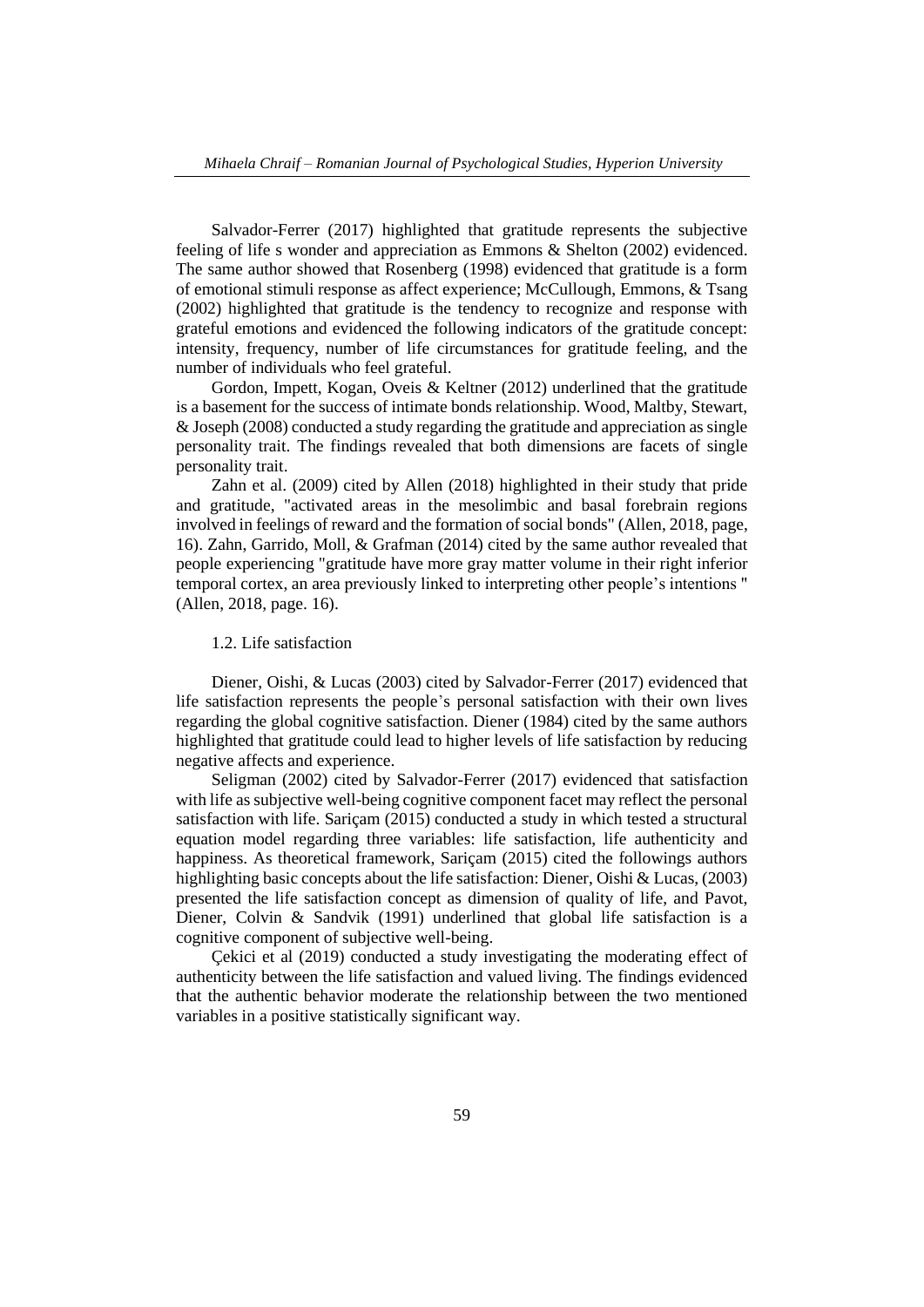The study conducted by Rizeanu & Chraif (2020) concluded that there are correlation between the Humor styles and Well-being Facets and Emotions and Life Satisfaction.

#### 1.3. Life authenticity

Wood, Linley, Maltby, Baliousis & Joseph (2008) conducted a study regarding the development and conceptualization of the authenticity scale. In this study they provided information about the authenticity concept, the related variables, and the three facets of authenticity concept: authentic living, accepting external influence and self-alienation. The authors selected an item pool from others questionnaires and created a new scale measuring the authenticity concept. Furthermore they computed the psychometric indicators and performed the exploratory factorial analyses regarding the principal components weighted by the items after the rotation. Hence, the three factors mentioned above were separated as principal components. Also, the authors calculates the validity and reliability indicators.

Sheldon (2009) cited by Sariçam (2015) define the authenticity concept as being sincere regarding the emotions, self-awareness and psychologically depth. Barret-Lennard (1998) cited by the same author highlighted the three dimensions of the authenticity construct: the first experience of a person, the awareness, and the external behavior and communication of the person.

Rathi & Lee (2020) analyzed the authenticity concept related with life satisfaction and psychological well-being in an Asian collectivist culture. The findings evidenced that the peoples' authenticity correlate positively with life satisfaction and psychological well-being.

Boyraz, Waits, & Felix, (2014) conducted a longitudinal analysis regarding the variables: authenticity, life satisfaction, and distress. The results evidenced positive association between authenticity and life satisfaction in high levels and an association between high level of authenticity and high level of stress (high level of authenticity and low level of distress).

# **2. OBJECTIVE AND HYPOTHESES**

# 2.1.OBJECTIVE

The objectives of the research:

1. To test possible bivariate correlations between the variables: life satisfaction and gratitude.

2. To evidence that authentic living predicts the life satisfaction and gratitude.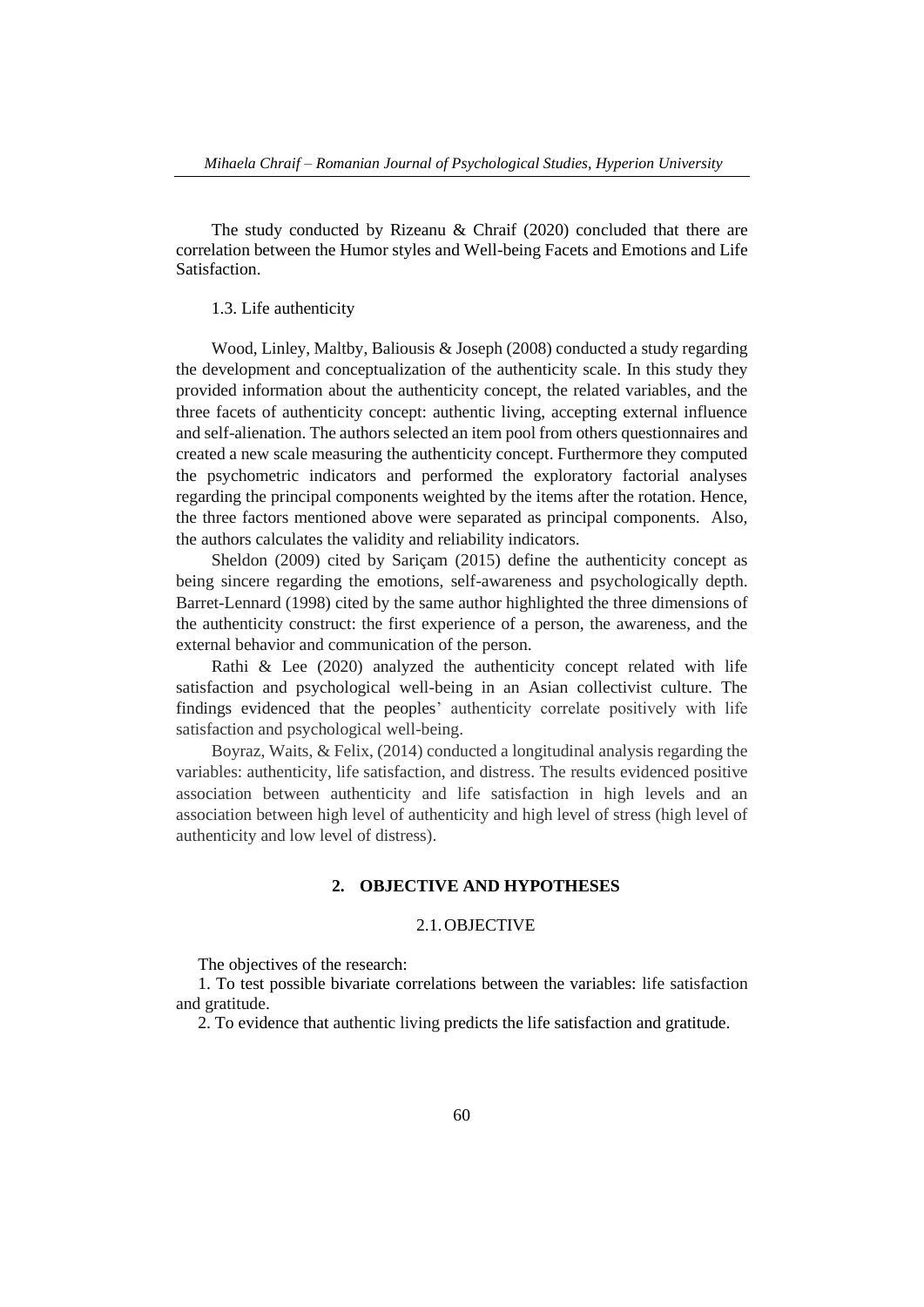3. To evidence that accepting external influence predict the life satisfaction and gratitude.

4. To evidence that self-alienation predict the life satisfaction and gratitude.

#### 2.2.HYPOTHESES

The research hypotheses are the followings:

- 1. There is a statistically significant bivariate correlation between gratitude and satisfaction.
- 2. Authentic living predicts statistically significant the life satisfaction.
- 3. Authentic living predicts gratitude.
- 4. Rejecting external influence predicts statistically significant the life satisfaction.
- 5. Rejecting external influence predicts statistically significant the gratitude.
- 6. Self-alienation predicts statistically significant the gratitude. (-)
- 7. Self-alienation predicts statistically significant the life satisfaction. (-)

## **3. METHOD**

#### 3.1. The participants

The participants were a number of participants, students, from different domains of activities, age between 18 and 59 years old (Mean  $=34.13$ , S.D. $=11.16$ ). The participants were agreed the publication of the anonymized results.

#### 3.2. The instruments

1. *The Gratitude Questionnaire-6* (McCullough, Emmons & Tsang, 2002) represents a self-report scale with 6 items on a scale from 1-strongly disagree to 7 strongly agree. The questionnaire was designed to assess the gratitude affect in terms of intensity. Alpha Cronbach was .86 for the 6 items. The range for the internal consistency was between .70 to .86.

2. *The Authenticity scale* (Wood, Linley, Maltby, Baliousis, & Joseph, 2008)

The authors conducted a preliminary factor analysis (measuring the a priori three-factor based on the definition of authenticity) on the 25 item and selected a number of three factors as principal components: authentic living, accepting external influence and self-alienation. According the author the Bartlett's test highlighted that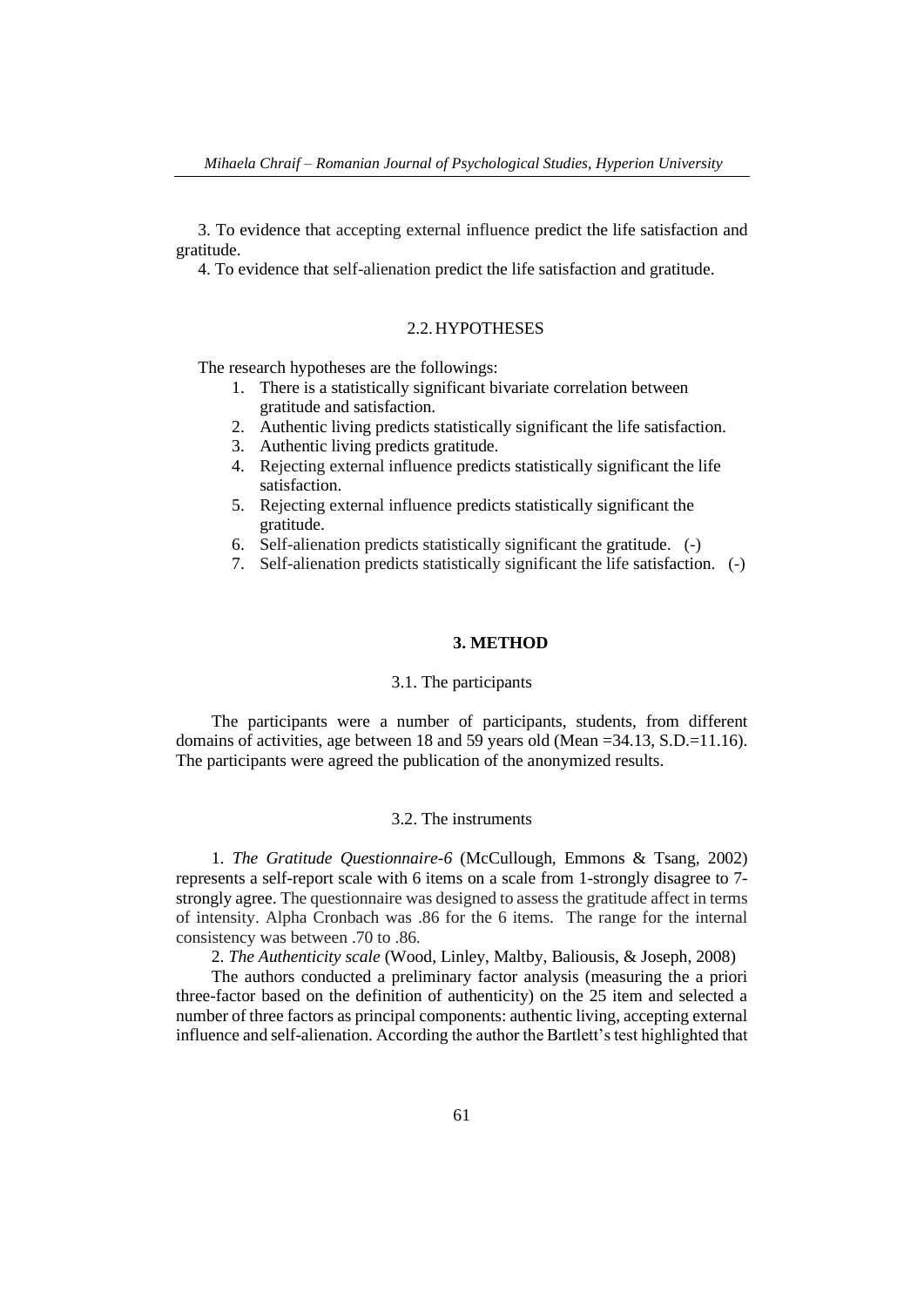the data collected from 200 persons sample size provided statistically significant values for the EFA ( $p<0.001$ ) and KMO measures (.823) indicate an optimum sample size for the analyses.

Regarding the Alpha Cronbach internal reliability, the authors firstly calculated for the four-item subscales: Authentic Living (.69), Accepting External Influence (.78), Self-Alienation (.78). accordion their findings, increasing the number of the items on each subscale, Alpha Cronbach increased with values between .03 and .04.

Furthermore, the authors performed a Confirmatory Factor Analysis (CFA) and evidenced that provided a good fit for the three factors model for both samples. Hence, according the results, the indicators CFI and RMSEA were supporting the models. In the present study, were applied the 25 items from the general items pool.

3. *The Satisfaction with Life Scale* (Diener, Emmons, Larsen, & Griffin, 1985).

The scale was composed from 5 items on a scale from 1- Strongly disagree to 7-Strongly agree. Alpha Cronbach the internal consistency was. The authors performed an Exploratory Factorial Analysis model and the five items loaded single factor according Eigenvalue procedure >1. Alpha Cronbach computed in the same study was .86 and two month test-retest reliability provided .82 coefficient.

#### 3.3. Procedure

In order to collect the data, a google form document has been provided for the participants. The instruments were applied in accord with the ethical code, GDPR and informed consent. In the beginning of the questionnaire, the participants were informed about the study and all the requirements in order to be published in a scientific journal. The participants accepted all the research requirments and agreed wit the data analises and publication of the results.

#### 3.4. The design

To test the regression hypotheses, the variables were the followings:

• Independent variables: authentic living, accepting external influence and self-alienation.

• Dependent variables: life satisfaction and gratitude.

#### **4. RESULTS**

The reliability coefficients Alpha Cronbach were calculated for each dimension of the questionnaires.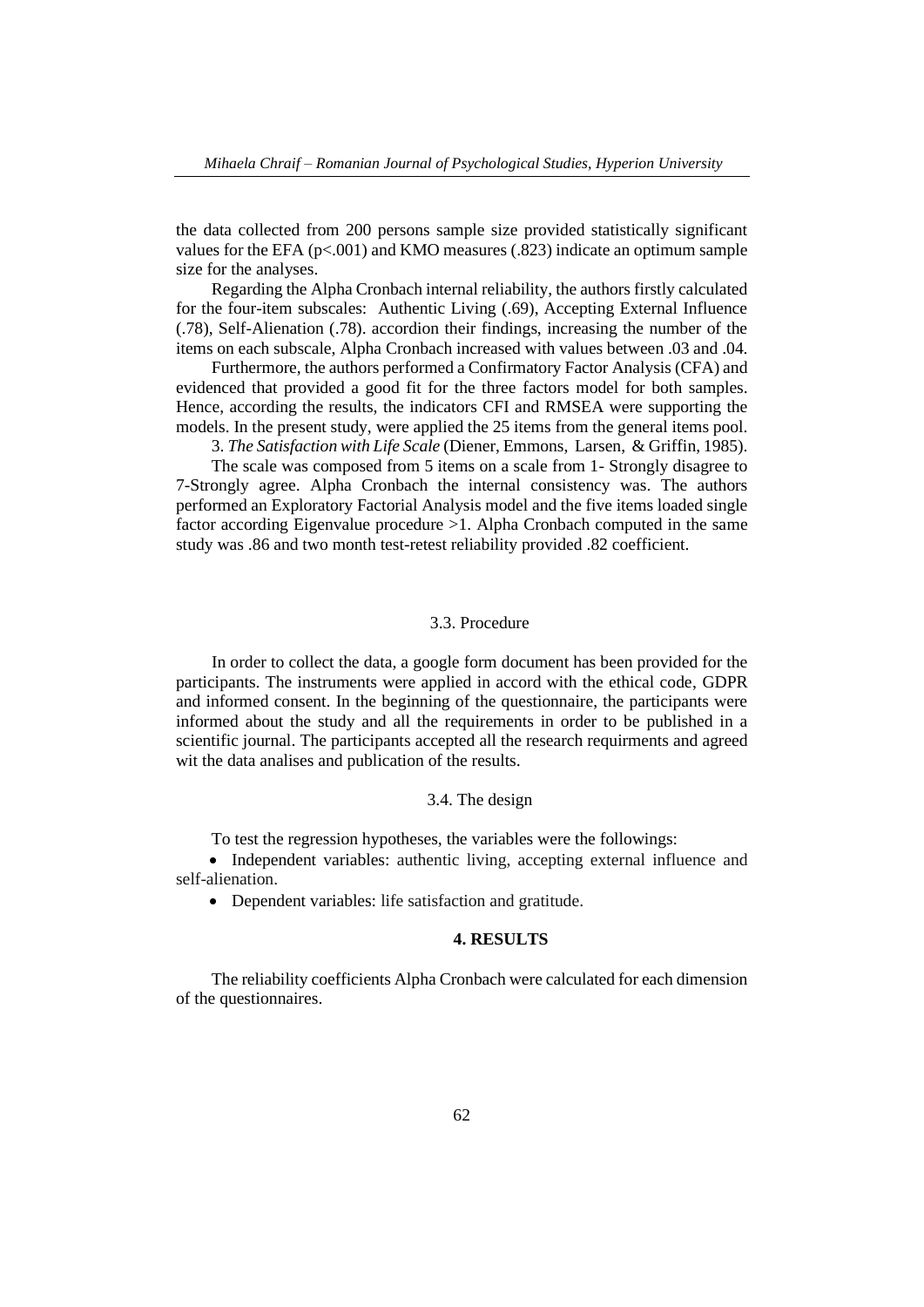| Table 1. Alpha Cronbach coefficients |                |  |  |  |
|--------------------------------------|----------------|--|--|--|
| Variables                            | Alpha Cronbach |  |  |  |
| Authentic living                     | .789           |  |  |  |
| Accepting external influence         | .816           |  |  |  |
| Self--alienation                     | .829           |  |  |  |
| Life satisfaction                    | .922           |  |  |  |
| Gratitude                            | .819           |  |  |  |

Table 1. Alpha Cronbach coefficients

In the table 2 can be seen the Central tendencies indicators for the variables: Satisfaction, Gratitude, Authentic living, Accepting external influence, Selfalienation.

| Variable                     | Mean  | Std. Deviation |  |
|------------------------------|-------|----------------|--|
| Satisfaction                 | 26.24 | 8.923          |  |
| Gratitude                    | 33.46 | 14.953         |  |
| Authentic living             | 5.02  | 14.953         |  |
| Accepting external influence | 65.08 | 18.467         |  |
| Self-alienation              | 21.46 | 8.179          |  |
| N=45                         |       |                |  |

Table 2.- Descriptive statistics

Testing the first hypothesis with Pearson bivariate correlation statistically test the followings results: satisfaction with life and gratitude ( $r = .766$ ;  $p < .001$ ), gratitude with authentic life ( $r=-.758$ ;  $p<-.001$ ), authentic life with satisfaction with life ( $r = .759$ ;  $p < .001$ ), external influence with life satisfaction ( $r = .758$ ;  $p < .001$ ), external influence with satisfaction ( $r = .7668$ ;  $p < .001$ ), self-alienation with life satisfaction  $(r=-.571; p<.001)$ .

Hence, the first hypothesis (There is a statistically significant bivariate correlation between gratitude and satisfaction) has been confirmed for the correlation coefficient  $r = .76$  and the statistically significant threshold  $p < .001$ ).

In order to test the simple regression hypotheses, the regression statistically models were applied.

For the second hypothesis "Authentic living predict statistically significant the life satisfaction." the regression equation is the following: life satisfaction= 34.20- 1.548\*authentic living

The multiple correlation coefficient and the variance explained by the simple regression model can be seen in the table 3:

#### Table 3.- Model Summary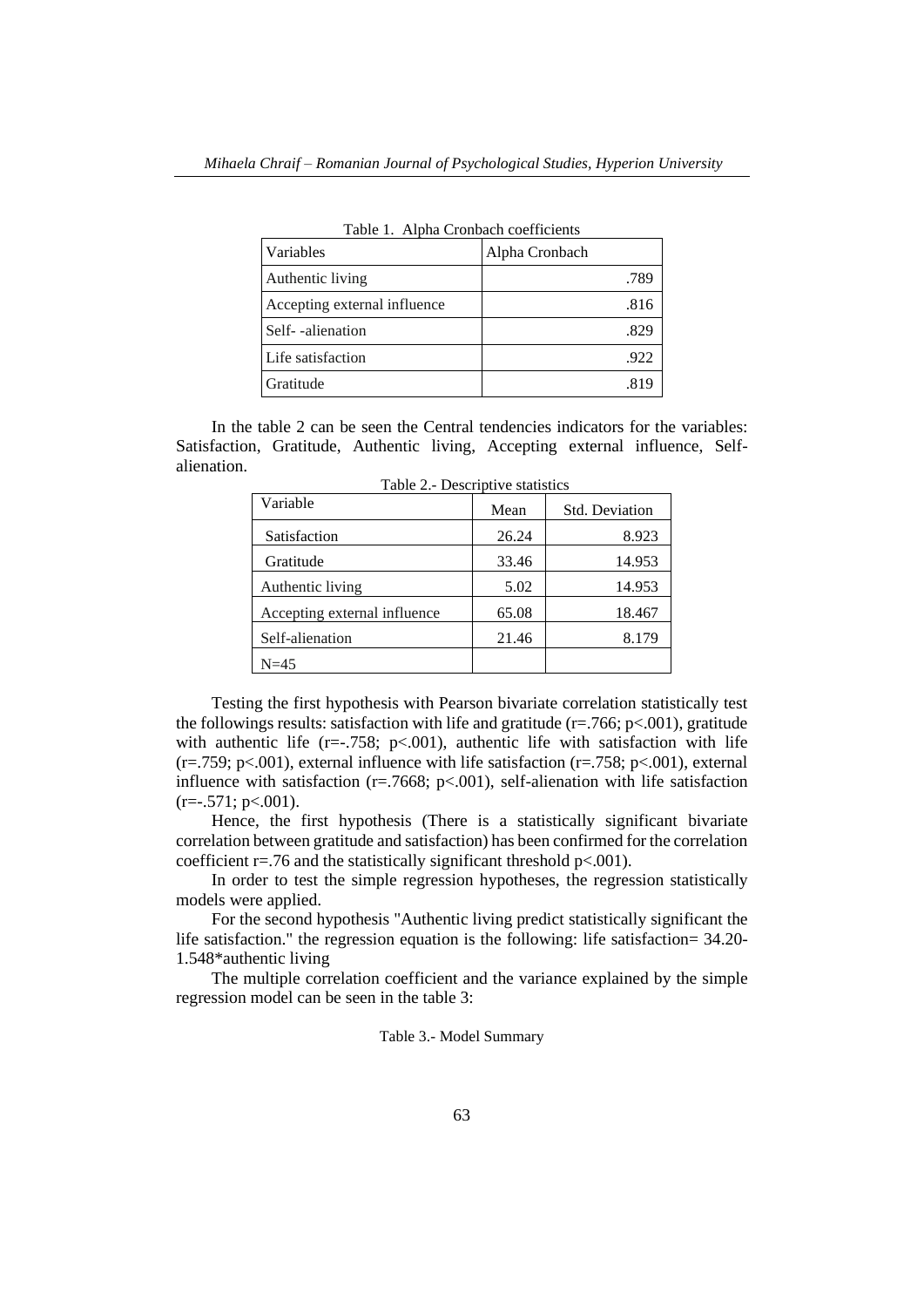|                   |      |      | Model   R   R Square   Adjusted R Square   Std. Error of the Estimate   Model |  |
|-------------------|------|------|-------------------------------------------------------------------------------|--|
| .759 <sup>a</sup> | .576 | .566 | 4.405                                                                         |  |

a. Predictors: (Constant), authentic life

The third hypothesis regarding the independent variable authentic living predicting gratitude was confirmed for  $p<.001$ , R=.758, R Square=.575. The regression equation is the following: life satisfaction= 41.28-1.557\*authentic living.

Regarding the fourth hypothesis "Rejecting external influence predict statistically significant the satisfaction with life." the regression equation is the following: satisfaction with life= -7,645+.521\* Rejecting external influence. The value of the multiple correlation coefficient is  $R = 758$  and the value for R Square is .575.

Regarding the fifth hypothesis "Rejecting external influence predict statistically significant the gratitude." the regression equation is the following: gratitude= 3,336+.463\* Rejecting external influence. The value of the multiple correlation coefficient is R=.669 and the value for R Square is .448.

Testing the sixth hypothesis "Self-alienation predict statistically significant the life satisfaction." the regression hypothesis is the following: the life satisfaction=38.95+-.592\* Self alienation. Furthermore, were calculated the multiple correlation coefficient R=.571 and the R Square value=.326.

The seventh hypothesis "Self-alienation predicts statistically significant the gratitude." was tested applying the simple regression model equation. The equation is the following: gratitude= 49.023-.725\* Self alienation. Furthermore, were calculated the multiple correlation coefficient  $R = .571$  and the R Square value=.326.

#### **5. CONCLUSIONS**

According the results the research hypothesis had been confirmed for  $p<.01$ . Furthermore, statistically significant Pearson correlation has been confirmed: gratitude with authentic life ( $r=-.758$ ;  $p<.001$ ), authentic life with satisfaction with life (r=.759; p<.001), external influence with life satisfaction (r=.758; p<.001), external influence with satisfaction  $(r=7668; p<.001)$ , self-alienation with life satisfaction ( $r=-.571$ ;  $p<.001$ ). Also, the study emphasis that self alienation predicts statistically significant negative the life satisfaction and gratitude. In the other words as much as the level of self-alienation increase the levels of gratitude and life satisfaction will decrease statistically significant  $(p<.001)$ .

The variable rejecting external influence predicts statistically significant the life satisfaction and gratitude  $(p<.001)$ .

Future research shall focus on enlarging the sample size, selecting participants from different cultures, organizational environments and others life context.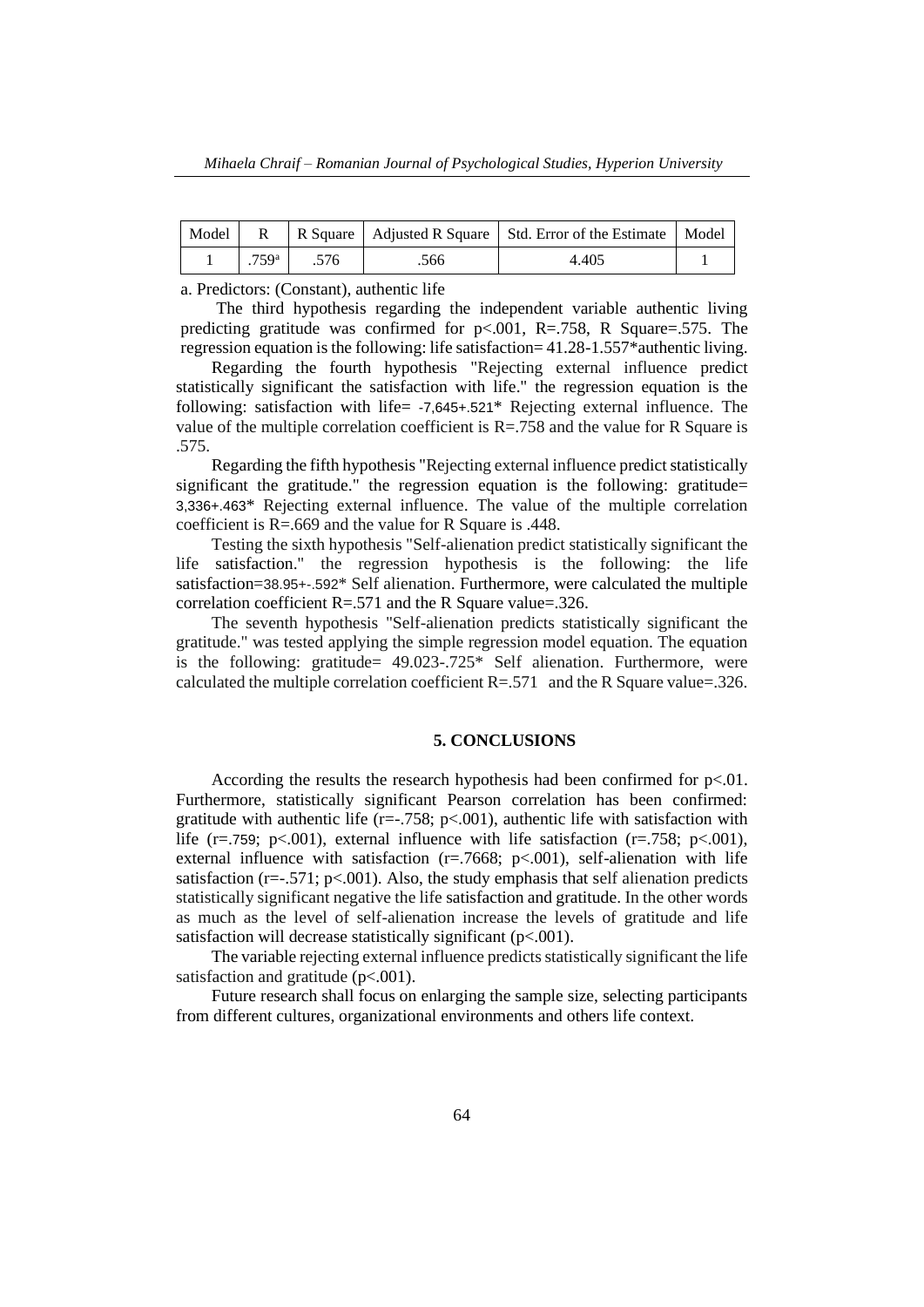*Received at: 19.01.2022, Accepted for publication on: 10.02.2022*

#### **REFERENCES**

Allen, S. (2018). *The Science of Gratitude.* John Templeton foundation. A white paper prepared for the John Templeton Foundation by the Greater Good Science Center at UC Berkeley.

Boyraz, G., Waits, J. B., & Felix, V. A. (2014). Authenticity, life satisfaction, and distress: A longitudinal analysis. *Journal of Counseling Psychology, 61*(3), 498–505. <https://doi.org/10.1037/cou0000031>

Çekici, F. et al. (2019). The Moderating Role of Authenticity in the Relationship Between Valued Living and Life Satisfaction in Undergraduate Students. *Journal of Education and Training Studies, 7* (2). 22- 28.<https://doi.org/10.11114/jets.v7i3.3890>

Çekici, F. et al. (2019). The bootstrapping result showed that organizational happiness has a partially mediating role in the relationship between work engagement and life satisfaction. *International Journal of Contemporary Educational Research, 8* (4), 27- 46. <https://doi.org/10.33200/ijcer.852454>

 Diener, E., Emmons, R. A., Larsen, R. J., & Griffin, S. (1985). The Satisfaction with Life Scale. *Journal of Personality Assessment*, *49*, 71-75.

 Gordon, A. M., Impett, E. A., Kogan, A., Oveis, C., & Keltner, D. (2012). To have and to hold: Gratitude promotes relationship maintenance in intimate bonds. *Journal of Personality and Social Psychology, 103* (2), 257–274. <https://doi.org/10.1037/a0028723>

 McCullough, M. E., Emmons, R. A., & Tsang, J. (2002). The grateful disposition: A conceptual and empirical topography. *Journal of Personality and Social Psychology, 82,* 112-127.

 Rathi, N., & Lee, K. (2020). Does it pay to be authentic? Implications of authenticity for life satisfaction and psychological well-being in a collectivist culture. *Journal of Happiness Studies: An Interdisciplinary Forum on Subjective Well-Being.* Advance online publication. <https://doi.org/10.1007/s10902-020-00223-x>

 Rizeanu, S., Chraif, M. (2020). The relationship between humor, life satisfaction, emotions and well-being. *Romanian Journal of Psychology Studies, vol 8, issue 2, p. 31-40.*

 Sariçam, H. (2015). Life satisfaction: Testing a structural equation model based on authenticity and subjective happiness. *Polish Psychological Bulletin, 46*(2), 278–284. <https://doi.org/10.1515/ppb-2015-0034>

 Salvador-Ferrer, C. (2017). The relationship between Gratitude and Life Satisfaction in a sample of Spanish university students: The moderation role of gender. *Anales de Psicología, 33* (1), 114-119 [http://revistas.um.es/analesps\)](http://revistas.um.es/analesps): 1695-2294

Unanue, W., Gomez, M., Cortez, D., Bravo, D., Araya-Véliz, C., Unanue, J., Van den Broeck, A. The Reciprocal Relationship Between Gratitude and Life Satisfaction: Evidence From Two Longitudinal Field Studies. *Front. Psychol. 10,* 2480.

 Wood, A. M., Linley, P. A., Maltby, J., Baliousis, M., & Joseph, S. (2008). The authentic personality: A theoretical and empirical conceptualization and the development of the Authenticity Scale. *Journal of Counseling Psychology, 55*(3), 385–399. <https://doi.org/10.1037/0022-0167.55.3.385>